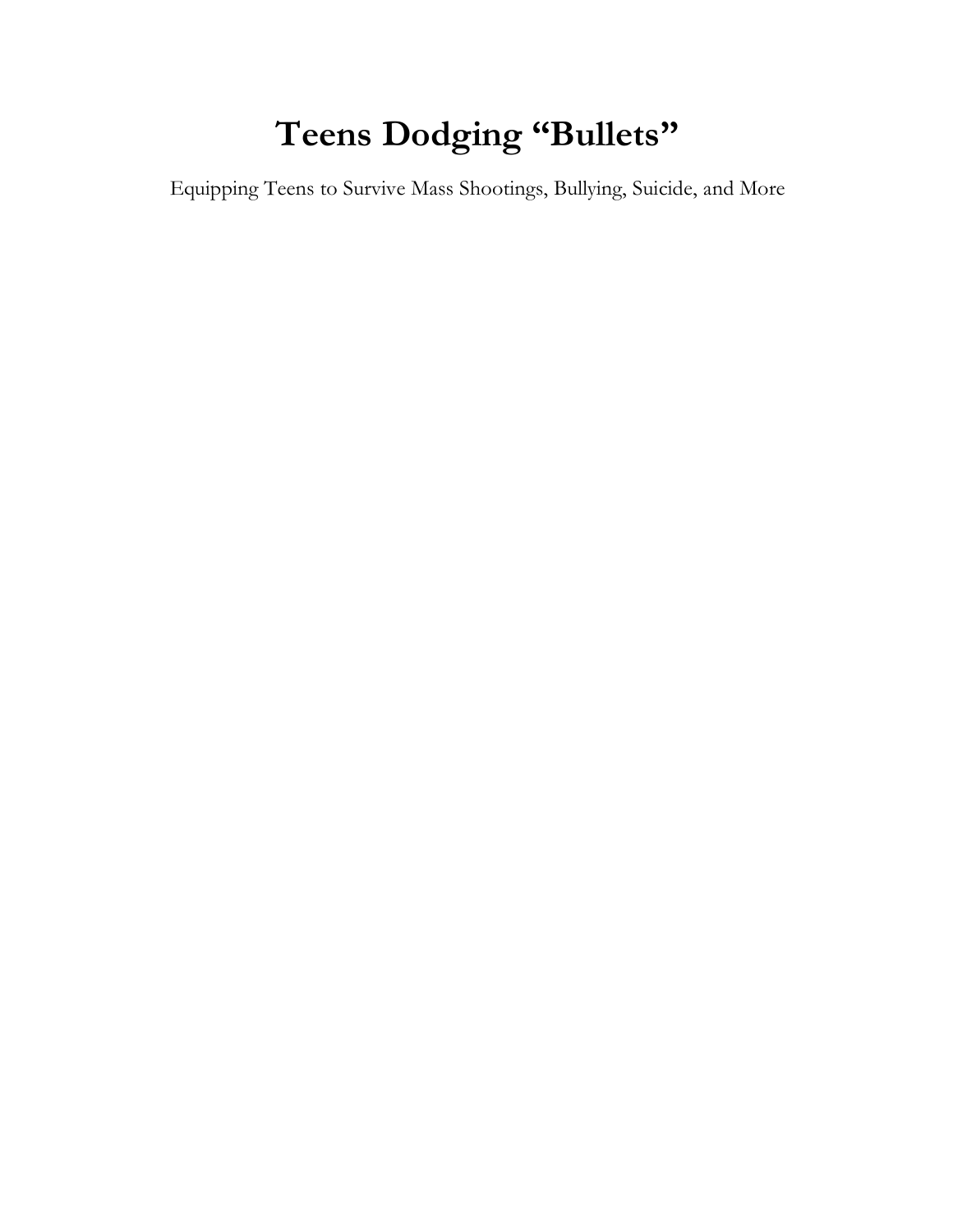Open Pages Publishing, LLC http://www.my411books.com (239) 454-7700

© *2018 Michele Sfakianos. All rights reserved. Printed and bound in the United States of America*

*No part of this book may be reproduced or transmitted in any form or by any means, electronic or mechanical, including photocopying, recording, or by any information storage, and retrieval system, without written permission from the author or publisher.*

*ISBN: (e) 978-1-7322722-0-0 ISBN: (sc) 978-0-9960687-9-6*

Library of Congress Control Number: 2018941287

*Because of the dynamic nature of the Internet, any Web addresses or links contained in this book may have changed since publication and may no longer be valid. The views expressed in this work are solely those of the author and do not necessarily reflect the views of the publisher, and the publisher hereby disclaims any responsibility for them.*

*Website: http://www.my411books.com* Front cover photo:  $\odot$  Can Stock Photo / zven0

Disclaimer

The information in this book is:

- of a general nature and not intended to address the specific circumstances of a particular individual or entity;
- not gender specific; you will find instances where he/him/his is mentioned, but they can also refer to she/her/hers;
- written as a guide and is not intended to be a comprehensive tool, but it is complete, accurate, and up to date at the time of writing;
- intended as an informational tool and not intended to be used in place of a visit, consultation, or advice from a medical, legal, spiritual or other type of professional.

This book is not intended to serve as professional tax or legal advice. If you need specific advice, you should always consult a suitably qualified professional.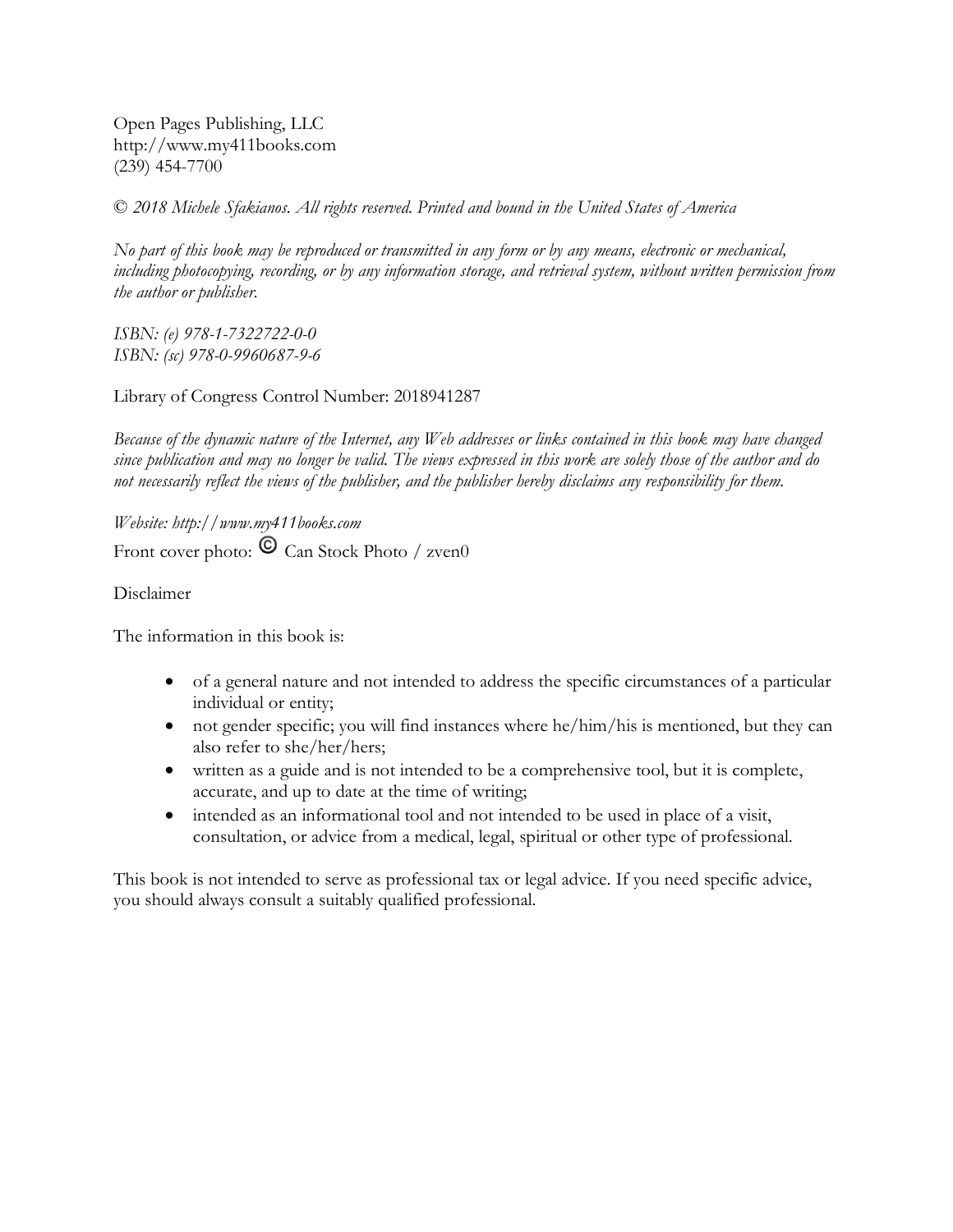Dedication

*This book is dedicated to the teens who have lost their lives due to senseless school shootings, peer pressure, bullying, suicide and so much more.*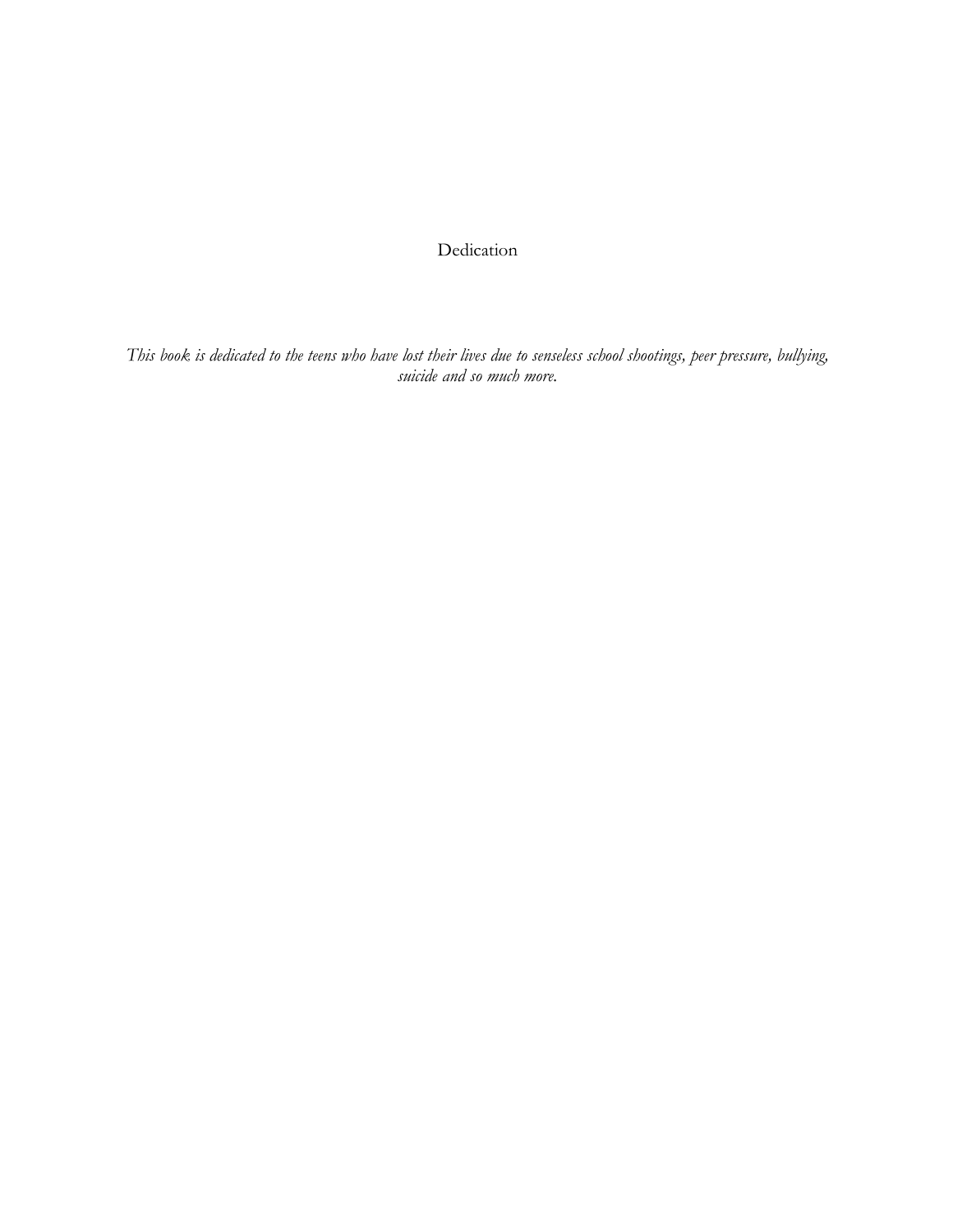#### Table of Contents

Preface

Acknowledgements

Introduction

Chapter 1 GROWTH AND DEVELOPMENT Physical Changes Emotional and Social Changes Thinking and Learning Changes Discipline Temptations

Chapter 2 NUTRITION Poor Nutrition Proper Nutrition **Obesity** Eating Disorders Anorexia Nervosa Bulimia Nervosa Binge Eating Disorder

Chapter 3 ACNE AND OTHER SKIN CONDITIONS Acne Oily Skin Excessive Sweating Warts Eczema/Atopic Dermatitis

Chapter 4 SLEEP DISORDERS Not Getting Enough Sleep Prevention Narcolepsy Insomnia Sleep Apnea Restless Leg Syndrome and Periodic Limb Movement Disorder Nightmares

Chapter 5 PEER GROUPS Sample Peer Groups Are Peer Groups Healthy? Games Kids Play

Chapter 6 COMPUTER USAGE AND CYBERBULLYING Computer Basics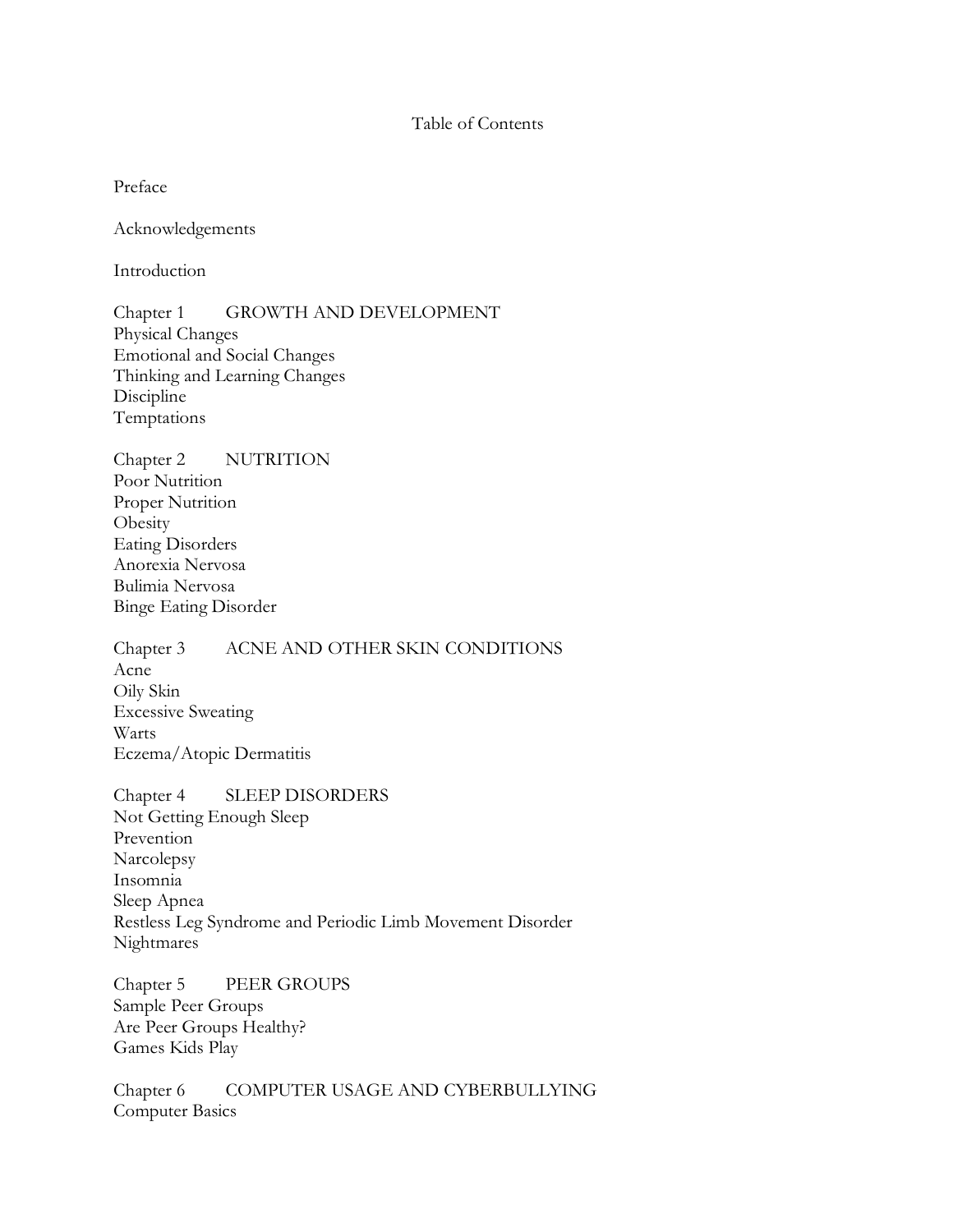What Is Cyberbullying? How Does Cyberbullying Differ from Other Bullying? What Are the Signs of a Cyberbully? Effects of Cyberbullying Is His or Her Friend a Cyberbully? Why Do People Cyberbully? What Can You Do?

Chapter 7 SHOPLIFTING Why Do Teens Shoplift? What If Your Teen Is Caught? Selling Stolen Items Kleptomania Get Help

Chapter 8 SELF-MUTILATION AND INJURY What Is Self-Mutilation? Who Is at Risk for Self-Mutilation? Why Do Teens Self-Mutilate? Signs of Self-Mutilation Intermittent Explosive Disorder (IED) Treatment for IED Coping and Support

Chapter 9 DATING AND DATING ABUSE Having the Talk Dating Abuse Date Rape

Chapter 10 CELL PHONES: LIFE SAVING AND LIFE THREATENING Sexting Health Risks

Chapter 11 DRUG, ALCOHOL, AND SUBSTANCE USE Alcohol Tobacco Drugs Other Substance Use What You Can Do

Chapter 12 SEXUAL ATTRACTION AND ORIENTATION Sexual Orientation Choice of Sexual Orientation Gay Teens Talk About It

Chapter 13 TALKING ABOUT SEX Communicate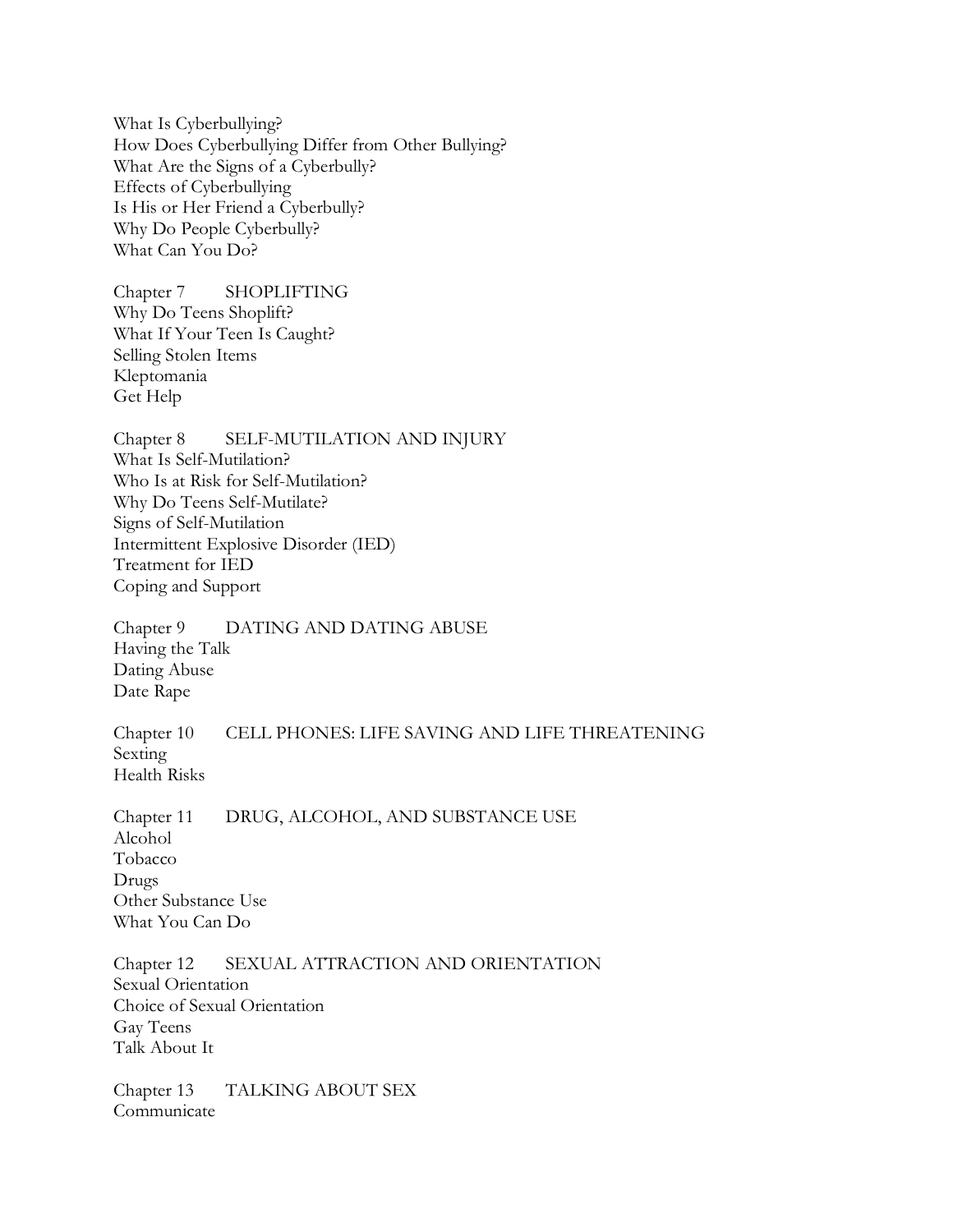Sexually Transmitted Diseases Common Types of STDs

Chapter 14 BIRTH CONTROL METHODS 100 Percent Effective 90 Percent and Above: Requires a Physician's Visit 70–89 Percent: No Physician's Visit Emergency Contraception

Chapter 15 PREGNANCY Discussion and Exercise Why Teens Become Pregnant High-Risk Groups

Chapter 16 RUNAWAY TEENS Why Do Teens Run Away? Warning Signs of a Troubled Teen How Do They Survive? What Parents Need to Know What to Do If Your Teen Runs Away When Your Teen Comes Home Prevention

Chapter 17 GUNS, KNIVES AND OTHER WEAPONS Why Choose a Gun? 3 Main Strategies for Reducing Gun Violence Recommendations for Parents

Chapter 18 SUICIDE Reasons Signs and Symptoms What You Can Do

Chapter 19 PARENTING STYLES Sample Styles Authoritative Indulgent or Permissive Parenting Christian Parenting Attachment or Natural Parenting Helicopter Parenting **Outcomes** 

Chapter 20 GRIEVING YOUR LOSS Adults Steps of Grieving Teens Steps of Grieving Moving Forward

**CONCLUSION**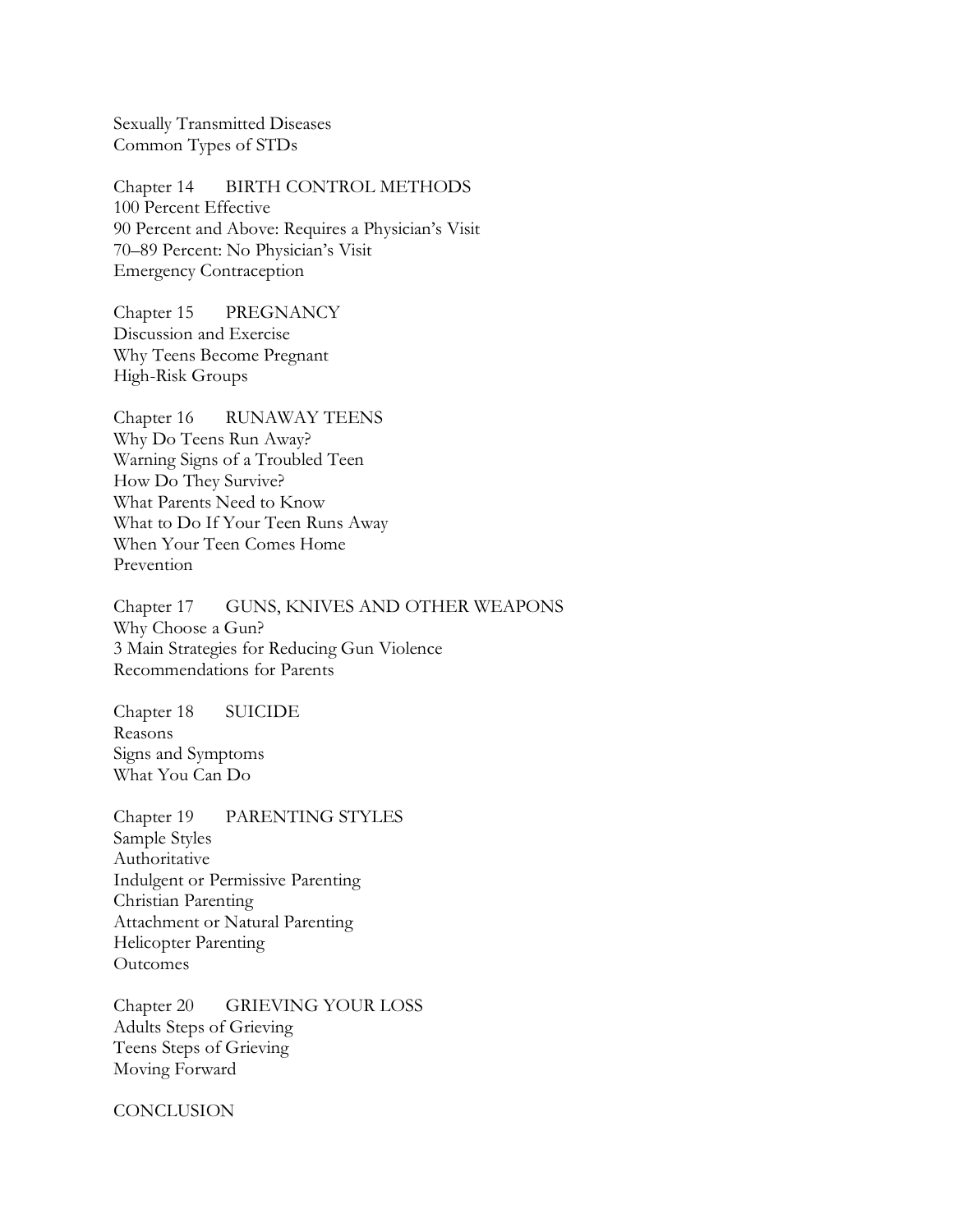Actions

Resources/Referrals

Appendix A: Cell Phone Contract

Index

About the Author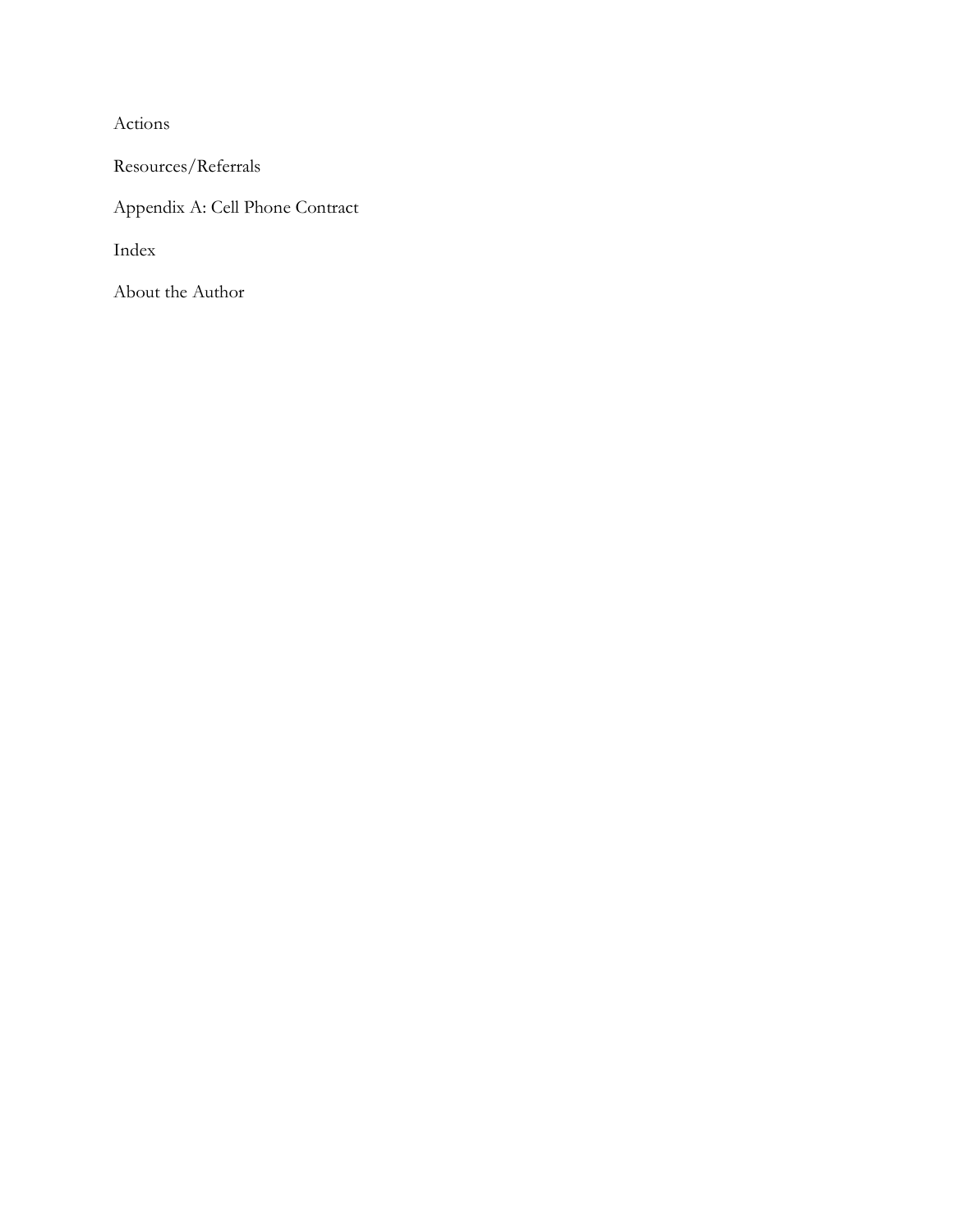Our evening news is full of stories. Crimes committed by teens are on the rise. Crimes such as school shootings, bullying, car invasions, burglaries and many others. What has our world come to? We are sending our kids to school with backpacks and tablet covers that are bulletproof. How did we get here?

The pressure on our teenagers is too much for many of them to handle. The teen years are a time of confusion and upheaval for both teens and parents. This is due to intense physical and intellectual growth.

How do you feel when you hear about a teenager struggling to fit in who decides to give up on life and commits suicide? I want to be able to send this message to our youth: "Everybody's different, and it's OK." Some teens develop early, some late, and other teens are slow but steady. In other words, there is a wide range of what's considered *normal*.

Preadolescent children between the ages of 10-13 are "tweens." Tweens are more advanced in their social skills. This is due to exposure of "adult content" much earlier in life than in previous years.

The primary goal of the teen years is to achieve independence. For this to occur, teens will start pulling away from their parents. They will pull away from the parent they are closest to first. Teens are between the sweet innocence of childhood and the responsible maturity of adulthood. Although capable of making decisions, many teens are not ready for the change.

Adults struggle with the tween and teen years. This is due to the importance of parental involvement. We know kids don't want to be shielded from the realities of life and tough choices. Yet, we still want to protect them the best we can. How easy or difficult the transition will be, depends on your parenting style and how you were raised.

I remember when my children went through the tween and teen years. It seemed so different from what I had experienced. Most parents face, or have faced, this situation as well. Times change. People change. Situations change. But the love for a child never changes. This is the reason why it is hard for parents to let go. Now more than ever, it is important for parents to get involved in their kids' lives. Parents need to ask the hard questions. We need to encourage our children to answer these questions without harsh consequences.

It is my goal to inform teens and parents about the obstacles faced during teenhood and how to survive them. If both tweens/teens and parents understand the journey, perhaps the outcome will be positive. What is normal for one, is not the normal for all. We need to be able to recognize when our kids are in trouble and be ready to act on it.

I no longer want the word *teenager* to be something people dread or fear. I want everyone to look forward to those years with hope and understanding.

Although I wrote this book for parents, I encourage both teens and tweens to read the entire book. It's important for all to understand each other's feelings and what is "normal."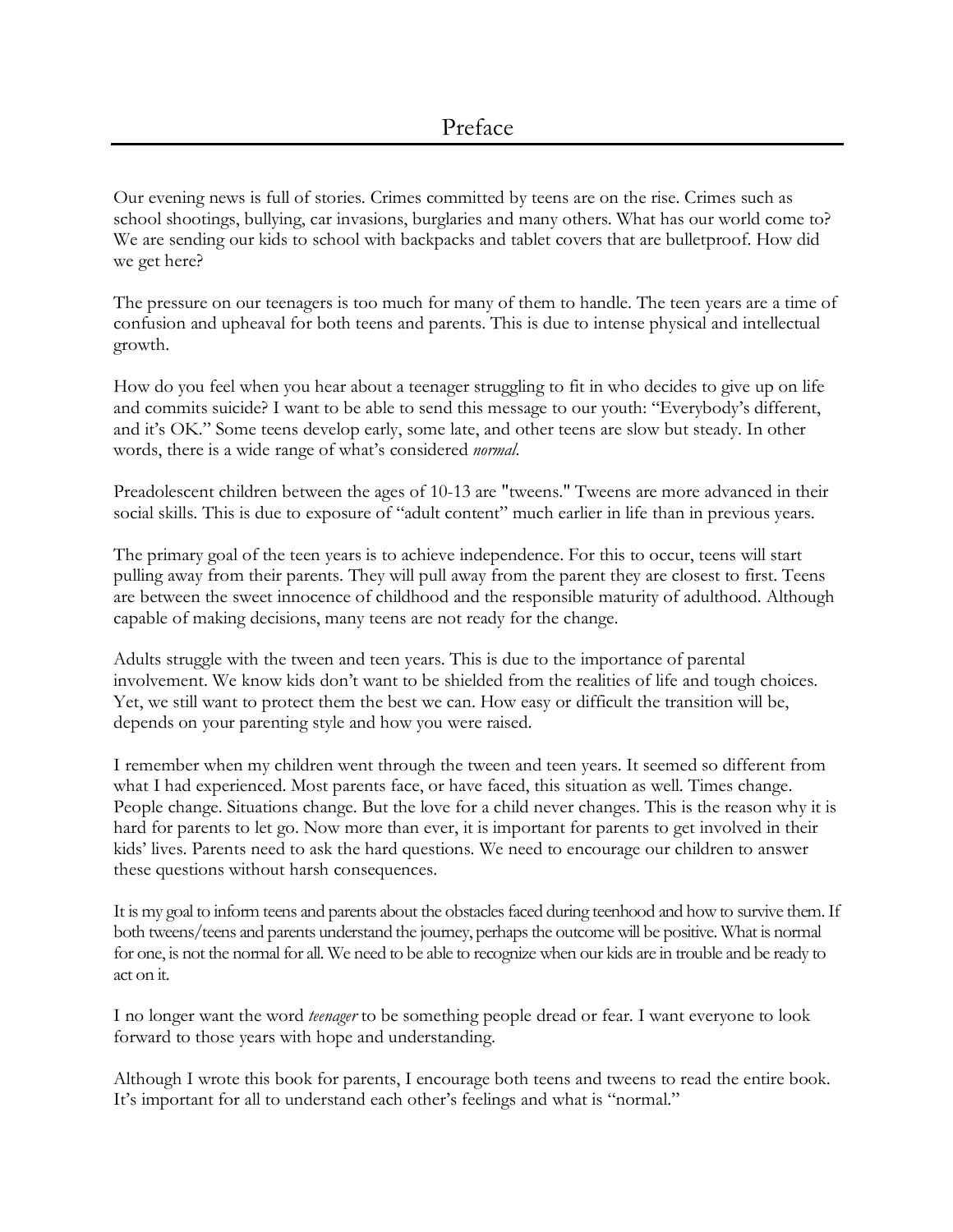Thank you to everyone who has supported my writing. If it weren't for your faith in me, I would not have been challenged to write more self-help books. I know the long hours of research and fact checking were totally worth the time and effort so that I might enlighten the lives of others.

Thank you to my parents for being there for me during my teenage years. Thank you to my husband and children for their love and support. My family has been a vital part and huge inspiration for writing the series. Providing the information to everyone, through our experiences, has been rewarding.

It is my hope that this book will help to save lives. Join me in the fight to save our children and future generations.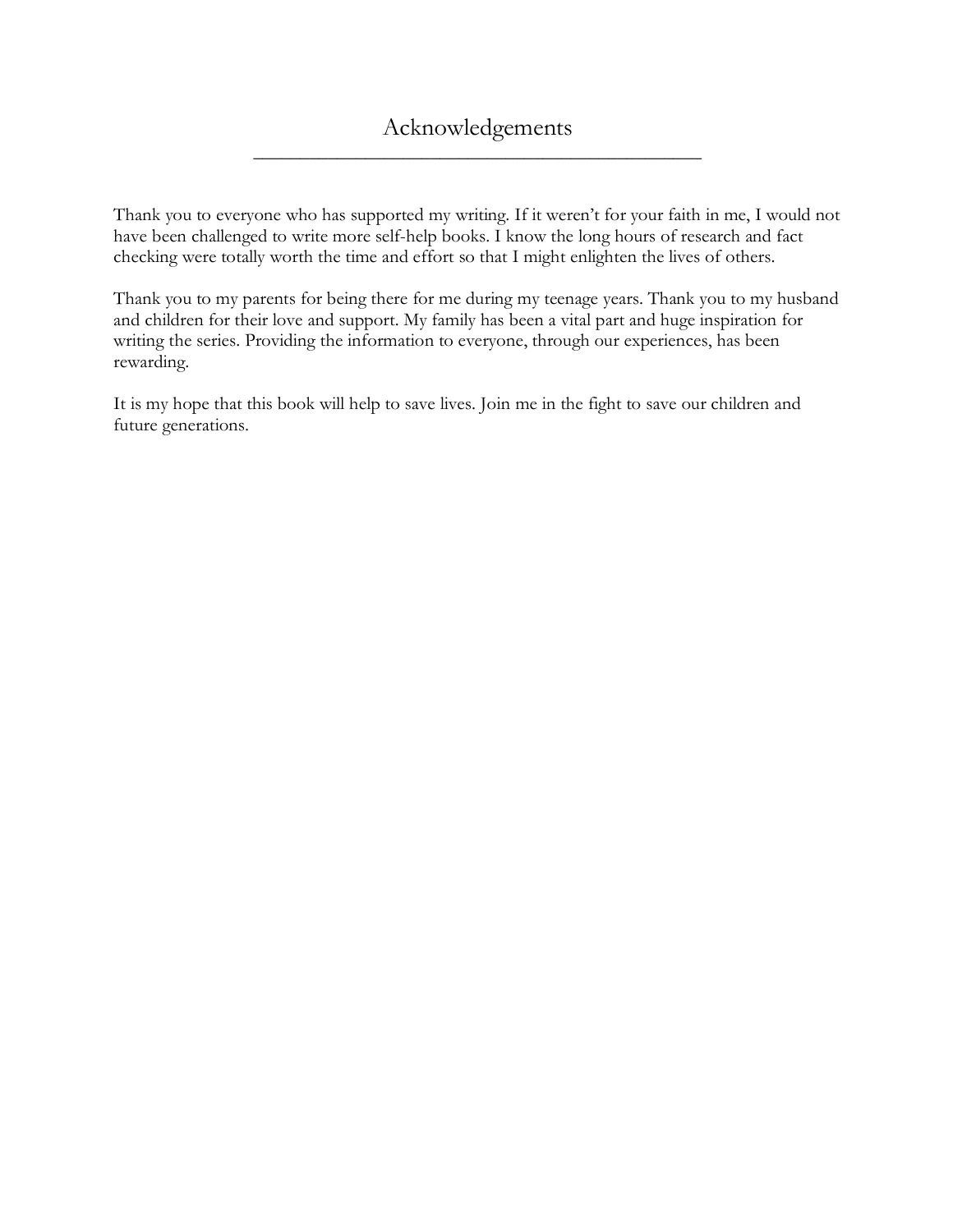# Introduction \_\_\_\_\_\_\_\_\_\_\_\_\_\_\_\_\_\_\_\_\_\_\_\_\_\_\_\_\_\_\_\_\_\_\_\_\_\_\_\_\_\_\_\_\_\_\_\_

When I say the word teenager what comes to mind? If you are like most people, the words *rebellion, trouble,* and *stubborn* come to mind. You might also think:

- School shootings
- Drugs
- Crime
- Pregnancy
- Peer pressure
- Sex
- Puberty
- Driving
- Attitudes
- Relationships
- Irresponsible
- Messy

Those about to go through the teen years might think:

- Independence
- First job
- Fun
- Sports
- Adventure
- Dating
- Invincible
- Driving

What is a tween? A tween is a preadolescent child between the ages of 10 and 13. What is a teenager? A teenager is a person between 13 and 19 years old. These individuals are between the protection of childhood and the responsibility of adulthood. The teen years are also known as the adolescent years. Don't confuse puberty and adolescence. Puberty has visible signs such as breasts, menstrual periods, pubic hair, and facial hair. But, there are also invisible signs. These invisible changes are preadolescence and adolescence.

Those nights leading up to turning thirteen and becoming a teenager can be exhausting. For years, he was a kid - your child. Your new teen now wants to know if he is supposed to automatically look or feel different. He will wonder if he will enter the cool set of teens in the neighborhood—the teenhood. He or she will realize every piece of clothing is critical and will wonder what others think about him or her. Believe it or not, your teen may wonder if you will still love, approve of, and accept him or her. Teens may want to explore dangerous things, painful things, silly things, and illegal things. What about school? Teens will point out those who have not completed their studies. They will wonder if they should keep up their own standards or follow other's behaviors.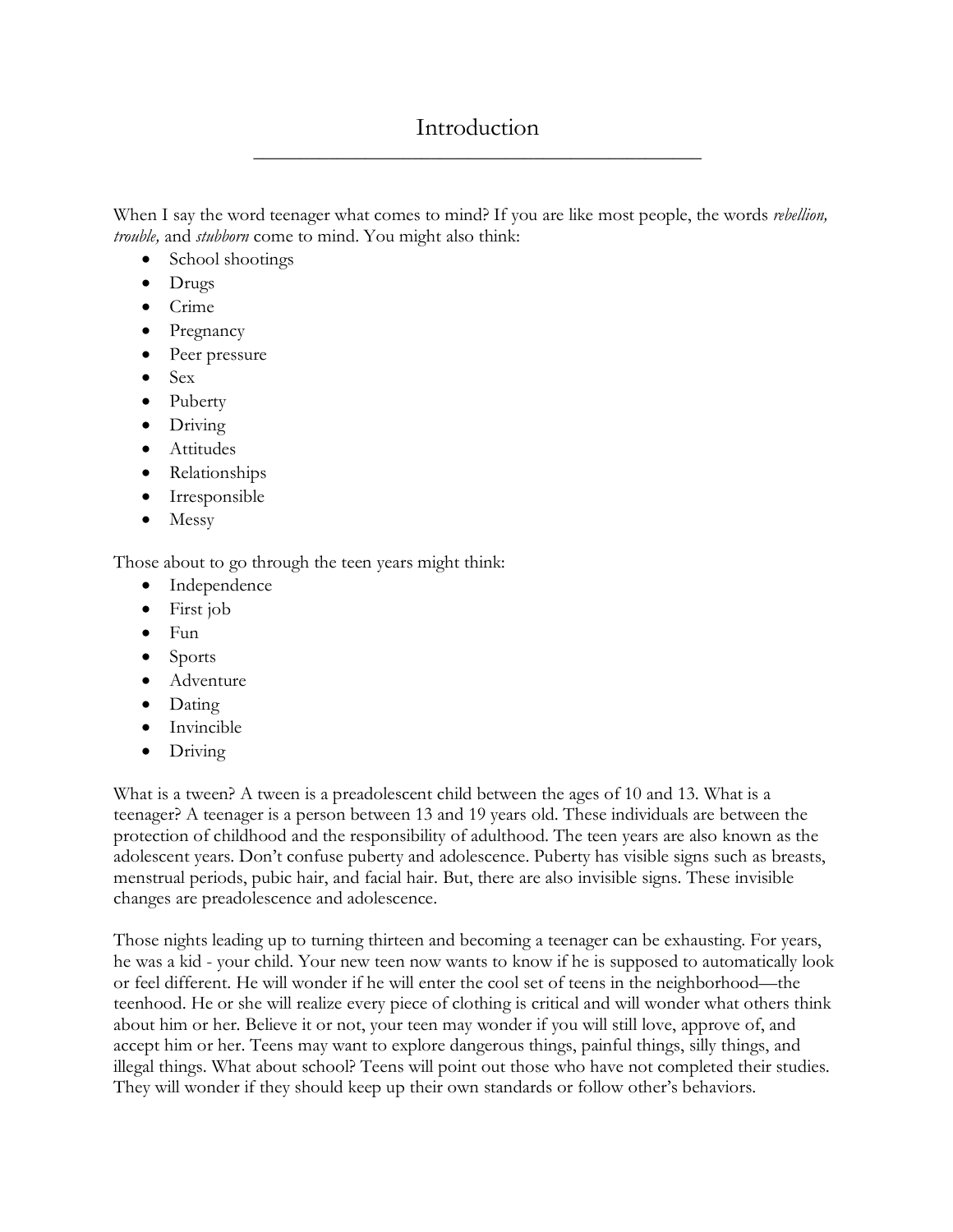Compared to prior generations, our teens are in need of more protection. It is far more difficult to protect today's teens from dangers presented to them. They experience stresses younger children do not face, such as sex, drugs, and violence. Yet teens do not have to shoulder the responsibility of adulthood such as jobs, bills, and family. Are our teens struggling by having to grow up too fast? How prepared are they to take on adult responsibilities? This is why we must take action.

At this stage in life, teens are responsible for their choices. Yet, parents are in part, to blame when a teen makes a mistake. People will make quick assessments of teens when they make mistakes. People will also make a quick assessment of a teen by their appearance. Appearance can serve as a clue to a teen's character and upbringing. It can be confusing when the most colorful dressers come from good families. Appearance may also signal:

- whether your teen is a troublemaker;
- what type of work ethic he or she has;
- if there is parental involvement; and
- whether they have solid morals or values.

Today there is a general, but limited, acceptance of a teen's unique appearance. This offers an opportunity to define a youth's unusual style as individual. It can also be viewed as positive exploration and a harmless search for identity.

Communication is important in the teenage years. Are we talking too much about "back in our day" when we should be listening to what's happening in our kid's day? Your teen may begin to pull away from you. This should not take away from the fact that he or she still needs direction and discipline. Even the most responsible teen will still need help from his or her parents or caregivers. Your teenager may not be able to express the need for help. Make sure to watch for clues, which we will discuss later. The most important part of communication is being able to hear what *isn't* being said.

It is time to change the way adults see teenagers. Teens today face horrible violence, drugs, teen pregnancy, and other dangers. Why do our teens use drugs and alcohol? Gamble? Fall prey to other destructive behaviors such as eating disorders or cutting? Why do they think it's OK to kill another individual? What are they dealing with that is so bad that they self-destruct? Why do we think it's someone else's responsibility to fix our kids?

We will walk through these and other scenarios, and I will offer guidance on how to get through it.

Throughout the book I will refer to "teens" but the information applies to our tweens as well.

We take our children through childhood, into teenhood, and then onto adulthood. Remember: if you go into the adventure together, you will come out of it together.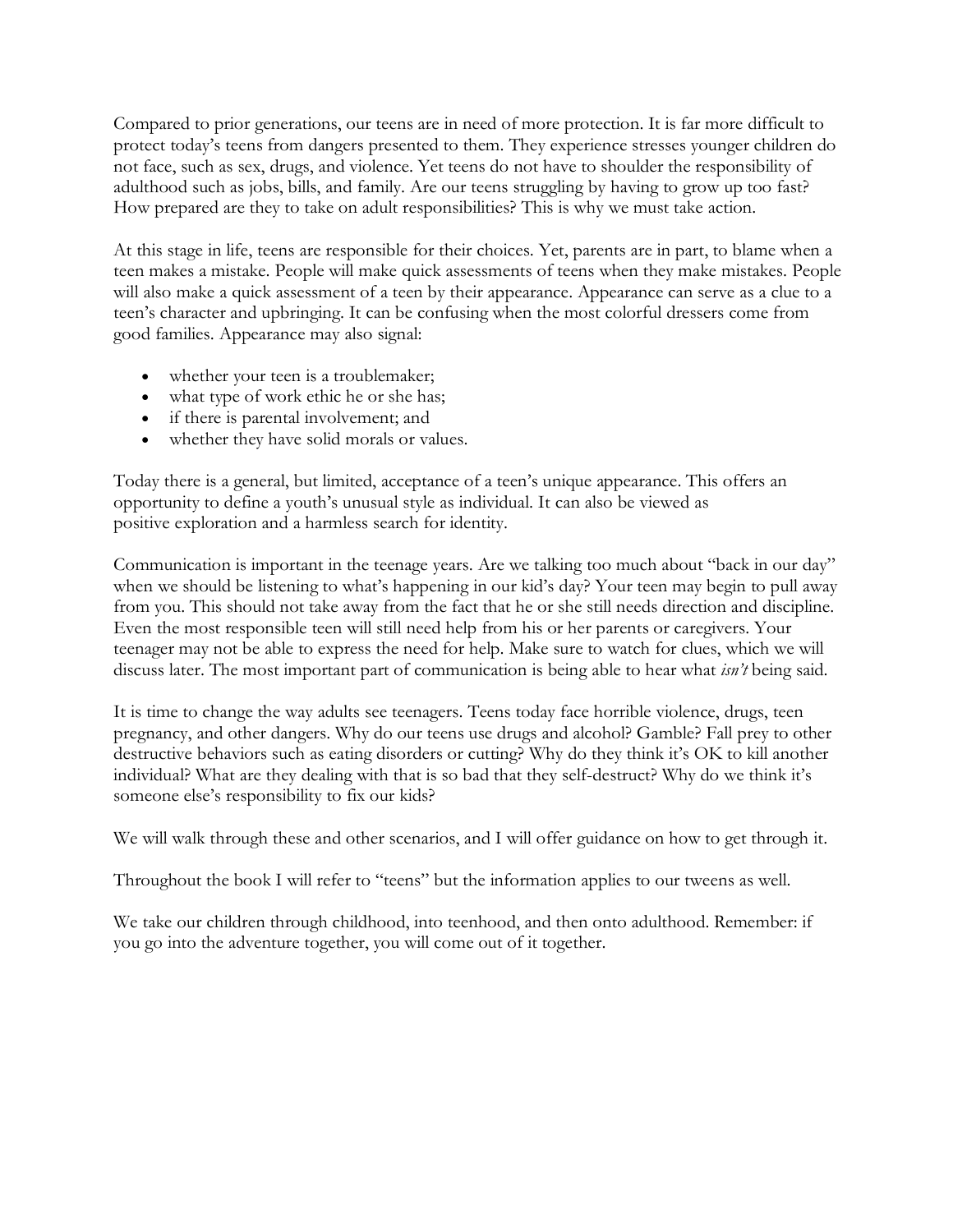#### 1 Growth and Development

Our tweens and teens will go through physical, mental, social, and emotional changes. The biggest change is puberty, or the process of sexual maturing. It happens between the ages of ten and fourteen for girls, and ages twelve and sixteen for boys. The changes in the body (hormonal changes) can sometimes be confusing, depending on the age. Since the teen years are defined as between the ages of thirteen and nineteen years old, if the body begins changing before that, they may feel different from other kids the same age. What is normal for one person can be different for another, and that's OK!

### **Physical Changes**

Girls:

- Girls may begin to develop breast buds as early as eight years old. Breasts develop fully between ages twelve and eighteen.
- Girls have a rapid growth in height between ages nine and fourteen, peaking around age twelve.
- Pubic hair, armpit and leg hair begin to grow at about age nine or ten and reach adult patterns at about thirteen to fourteen years old.
- The beginning of menstrual periods (menarche) typically occurs about two years after early breast development and the first appearance of pubic hair. It may occur as early as age ten, or as late as age fifteen. The average age of menstruation is about twelve years old.

Boys:

- Boys may begin to notice their testicles and scrotum grows as early as age nine. Soon after, the penis begins to lengthen. By age sixteen or seventeen, their genitals reach their adult size and shape.
- Boys' voices change at the same time as the penis grows. Nocturnal emissions, or wet dreams, occur with the peak of the height spurt.
- Pubic hair, armpit, leg, chest, and facial hair growth begins at about age twelve and reaches adult patterns at about fifteen or sixteen years.
- Boys do not start puberty with a sudden incident, like the beginning of menstrual periods in girls. Having regular nocturnal emissions, or wet dreams, marks the beginning of puberty in boys. These nocturnal emissions start between ages thirteen and seventeen, with the average at about fourteen years.

### **Emotional and Social Changes**

The emotional and social changes of teenagers will vary from teen to teen, but the majority of them will experience the following:

- Concerns about body image, looks, and clothes
- A focus on themselves; going back and forth between high expectations and lack of confidence
- Increased moodiness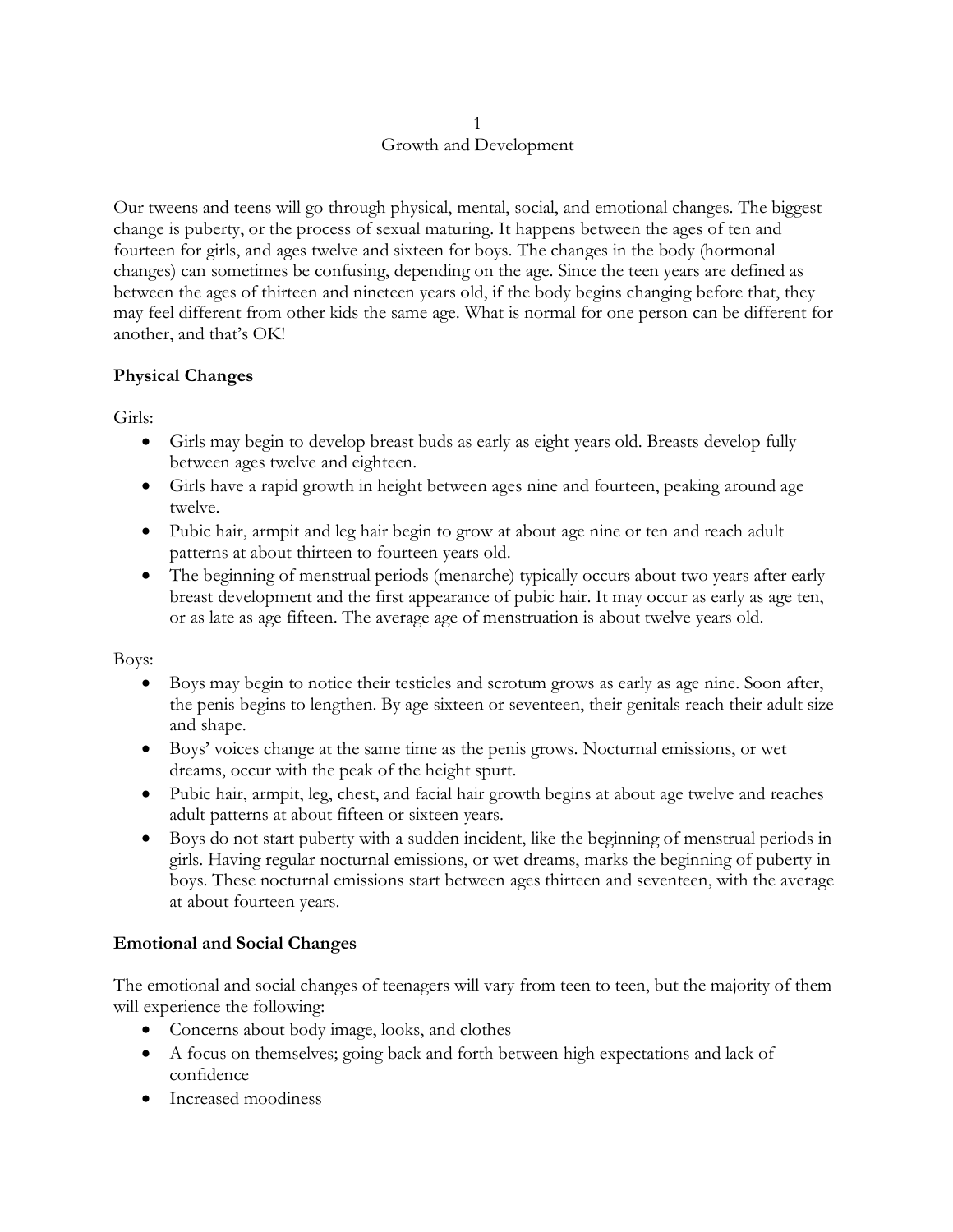- More interest in the opposite sex
- A deeper capacity for caring, sharing, and for developing more intimate relationships
- Feel stress from more challenging schoolwork
- May develop eating problems
- Show more interest in, and influence by, a peer group
- Express less affection toward parents; sometimes might seem rude or short-tempered
- Spend less time with parents and more time with friends
- Feel sadness or depression, which can lead to poor grades at school, alcohol or drug use, unsafe sex, and other problems.

### **Thinking and Learning Changes**

- Teens will learn more defined work habits.
- They will show more concern about future school and work plans.
- They will be better able to give reasons for their choices, including what is right or wrong.
- They will have more ability for complex thought.
- They will be better able to express feelings through talking.

Normal growth and development is supported by good nutrition, adequate sleep, and regular exercise. Despite data collected for growth and development charts, normal heights and weights are difficult to define. Growth patterns, in most cases, are determined by genetics. Shorter parents may tend to have shorter kids, and taller parents may have taller kids.

It is normal for girls to be critical of their weight. But doing so can sometimes lead to unhealthy body image concerns and dieting practices. Boys tend to be more concerned with their height and muscle development, but this can also lead to unhealthy practices, like using steroids and protein supplements. Teens worry about being different from their peers and about anything that causes them to feel like they don't fit in with others or don't feel normal. Take your concerns to your physician. Your doctor can provide reassurance that other kids have the same concerns about their size as your child does.

### **Discipline**

We are all thankful when our child ages out of the toddler tantrums, but the tantrums aren't over yet. You now have the teen terror and teen mean. The teen years aren't unlike toddlerhood; your teen will test his boundaries. Adolescents thrive on the balance of caring and positive discipline. Teens have difficulty respecting a parent's authority.

Suggestions on discipline:

- Set clear rules and put them in writing.
- Go easy on first offenses. Remember, you were a teen once.
- Talk about it. Verbal communication is an important aspect of discipline.
- Avoid hands-on discipline. Discipline should always be lighter for teenagers than for younger children. Allow consequences to be as natural as possible. Let them demonstrate what he or she learned.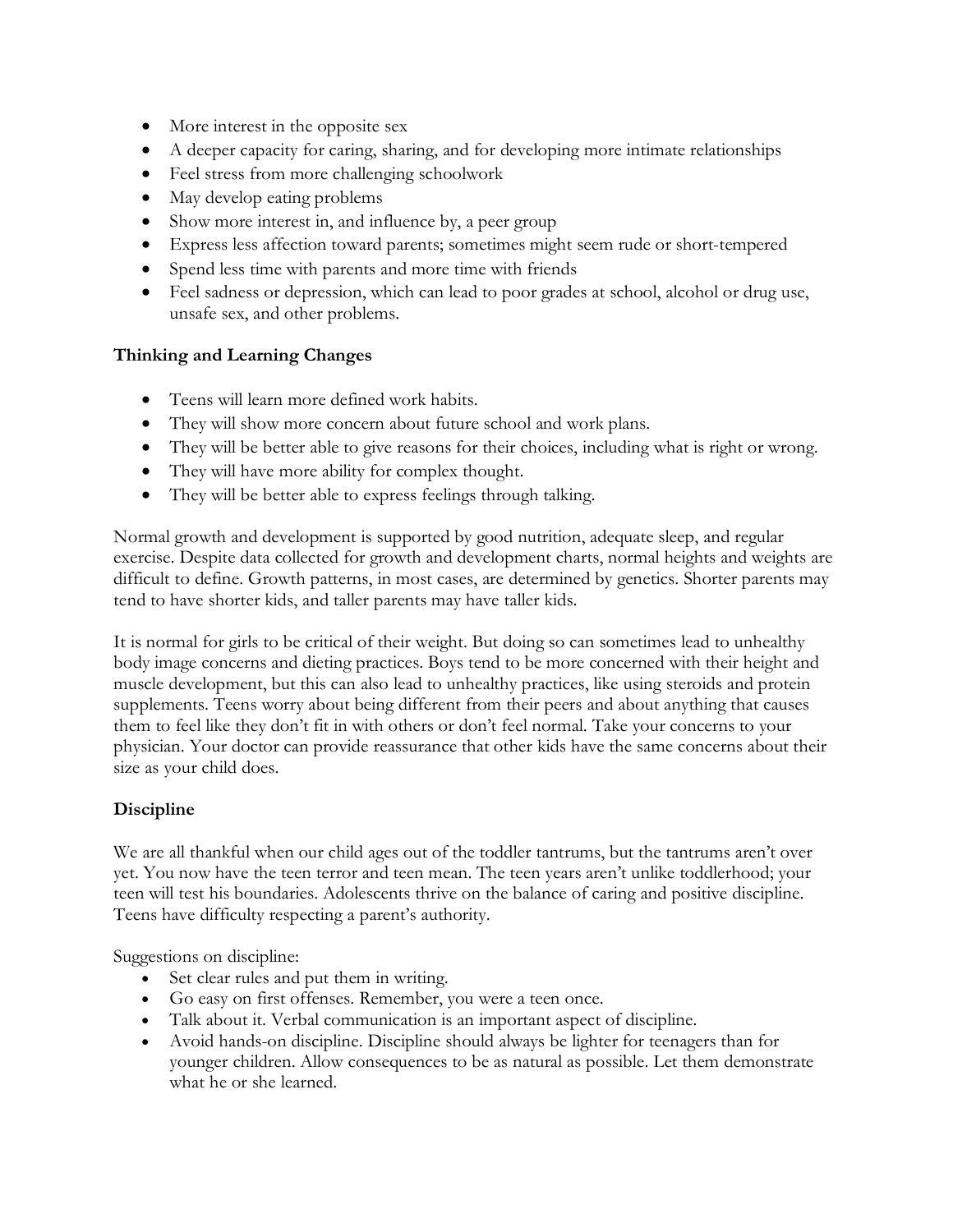- Do not scold. Voicing disapproval does not work. Teens are not dumb. Teenagers know what will happen if they do not study or do whatever is required of them. Show your child the respect of letting him make his own decisions and live with the consequences as long as no one is in physical danger.
- Be firm and consistent. Teens are master manipulators.
- Take away cell phones, iPods, iPads, and other communication devices for a specified period of time.

Before you come down hard on your teen for misbehaving, try to understand what's driving the action. Could there be trouble in school, with a boyfriend or girlfriend, or bullying? Get your kids to open up to you about their problems by creating an environment of honesty and respect. Let them know you're always available to talk about anything. Even sensitive subjects like sex and drug use shouldn't be off-limits. Let your teens know you will always love and support them, no matter what.

### **Temptations**

Kids are exposed to the temptations of sex, drugs, and alcohol everywhere, at all ages. By the time your child is thirteen, he may have decided whether to become involved with chemical substances. Sex rears its head early, too. As your teenager evolves, it may shock you what he is like, what he is into, and to what he is exposed. Get familiar with what is out there. Know the risks and the dangers.

Here are the realities:

- Adolescence is a time of stress, and, yes, your teen may be awful and cruel sometimes.
- Adolescents can be charming, warm, caring, and interesting. It is a joy to watch them come into their own selves.
- Teenagers do not want an adversarial relationship any more than parents do.
- Rebellion is a trait of a teenager, and your teen isn't any more messed up than other teenagers.
- What matters is not the structure of the family but the quality of it.

We will further discuss teenage temptations in coming chapters.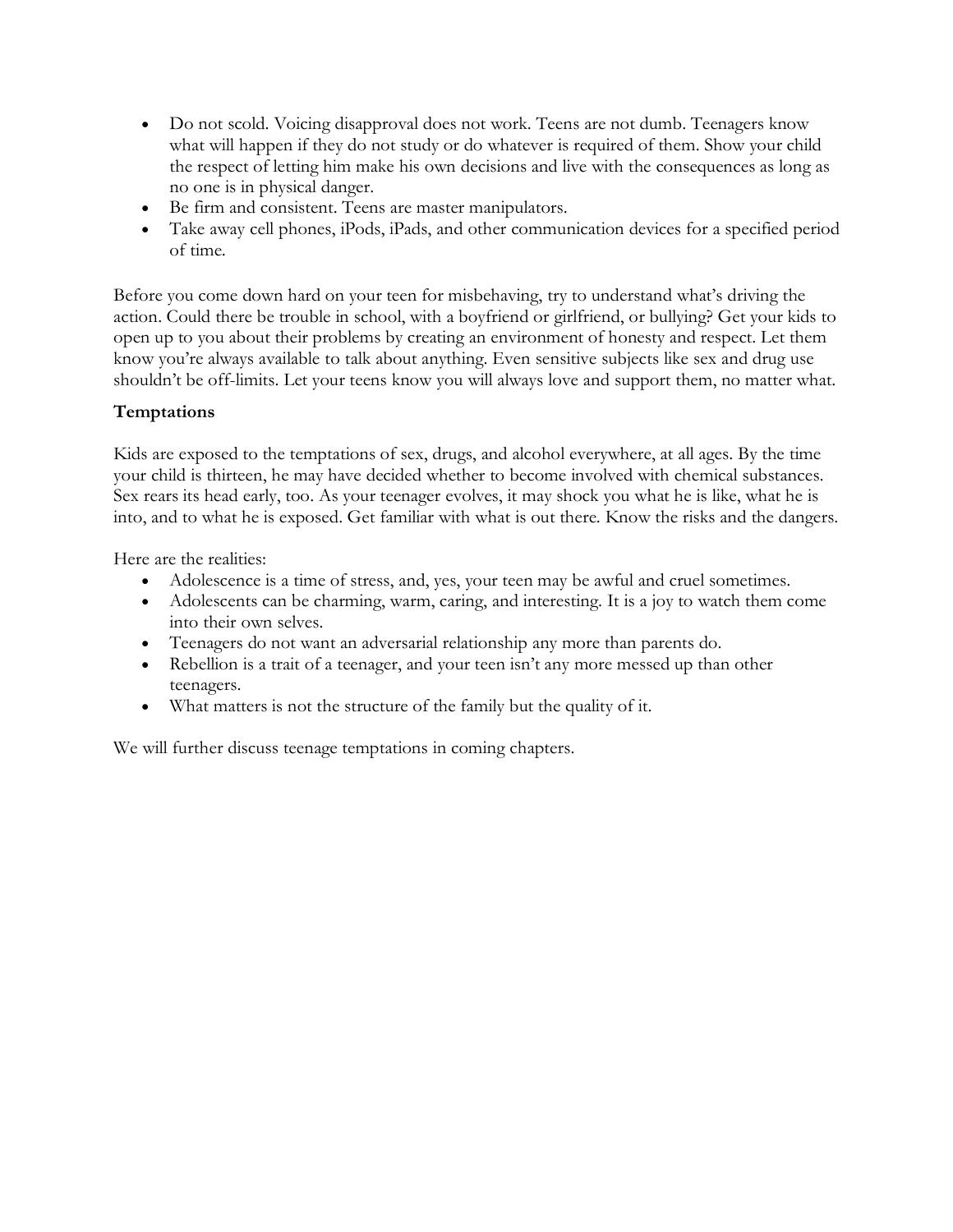## **Chapters hidden…**

10 Cell Phones: Life Saving and Life Threatening

Today it's not a matter of *whether* a teen will own a phone, but *when* a teen will own a phone. Cell phones have come a long way. You can text, take and send pictures, record videos, play games, listen to music, track people's locations, surf the Internet, and so much more. Along with cell phones comes great responsibility. Parents have given their teens cell phones for emergency purposes and have forgotten to put restrictions on the usage. Text messaging and sexting is popular with the younger teens now, so it is important to limit what your teen can do on his or her cell phone.

#### **Sexting**

Sexting is the act of sending sexually explicit messages or photographs, primarily between cell phones. Sexting that involves a minor who sends an explicit photograph of himself to others has led to a legal gray area in the United States. Teenagers who have texted photographs of themselves, or of their friends or partners, have been charged with distribution of child pornography, while those who have received the images have been charged with possession of child pornography; in some cases, the possession charge has been applied to school administrators who have investigated sexting incidents as well.

Talk with your teen and explain what should be considered before pressing "send."

- Don't assume anything you send or post on social media will remain private. Messages and photos get passed around, even if you think they were sent in private.
- There are no "take backs" from cyberspace. Anything you post or send will never truly go away. Potential employers, college recruiters, teachers, coaches, friends, enemies, parents, or strangers may find past posts, even if you think you have deleted them. Even if you have second thoughts about your post and delete it, you have no idea who has already copied and reposted it. It is important to remember that even if someone only knows your screen name, online profile, or email address, anyone can find you.
- Never give into the pressure of doing something uncomfortable. For teen girls, pressure from guys is the reason they send and post sexually suggestive messages and photos. For guys, pressure from friends is why they post sexually suggestive messages and photos.
- Consider the reaction of those receiving the text or photo. Although a message is meant to be fun, it doesn't mean the person who gets it will see it as fun. It's easy to be more provocative or outgoing online, but whatever you write, post, or send will contribute to the real-life impression you make.

It is important when you purchase a cell phone to review the parental block options available. Set these parental blocks ahead of time, and let your teen know what capability comes with his or her new phone. Be prepared, as you *will* meet resistance. You may also save them a lifetime of embarrassment should they decide to send certain personal photos to others.

If you don't feel parental blocks are necessary, you may want to go through your teen's phone periodically to make sure he isn't compromising his future. Research studies have proven that